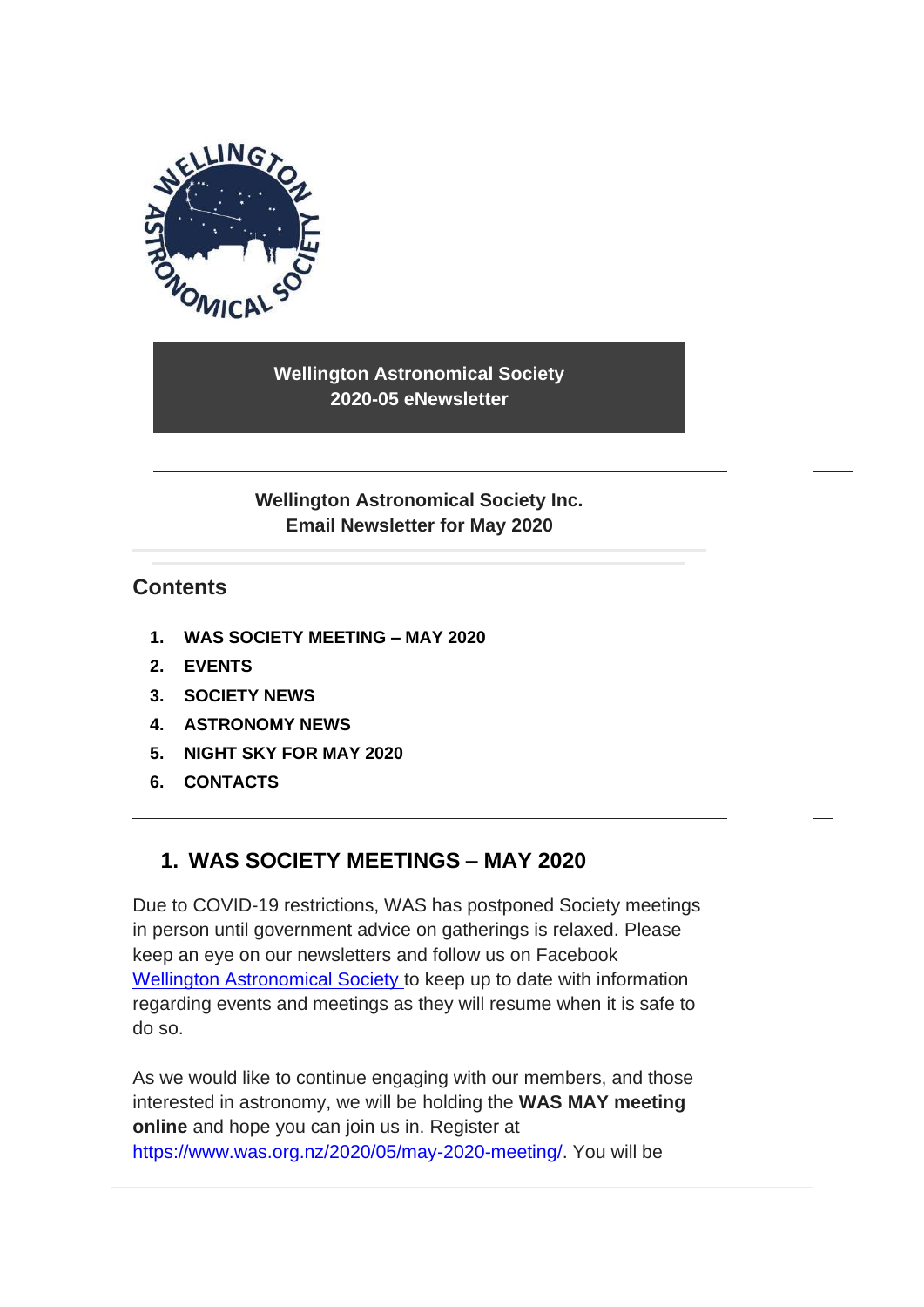emailed a Zoom link to the meeting. Click on this link and you will be prompted to download the Zoom app if you don't already have it installed on your computer. Do this early so you have enough time to have it ready before the meeting. We will be using an Auckland University Zoom account for our trial. The account offers better security to all participants than the free Zoom meetings.

The online meeting will take place on **Wednesday 6 May at 7:30 pm** and consist of the usual: Night Sky, Astronomy updates and the main presentation.

**Role of High-temperature Superconductors in Space Propulsion - Jakub Glowacki**

**Role of High-temperature Superconductors in Space Propulsion** 

Current trends in satellites development focus on the design and delivery of new complex missions. Orbital satellite maintenance, life extension, low-altitude missions, precise attitude control and end-life decommissioning are widely discussed and have the potential to revolutionise space exploration. All of these missions will require efficient onboard propulsion which could deliver thrust with high mass-efficiency. This could be achieved by electric rocket propulsion which could provide a remarkably higher specific impulse than any other chemical technology. However, constrains connected with low thrust efficiency, thrust and electrodes long longevity have limited applicability of the technology. The solution could be through the application of high magnetic fields generated by low-weight superconducting systems.

This talk will cover basics of in-space propulsion technology concentrating on the past and present research activities on applied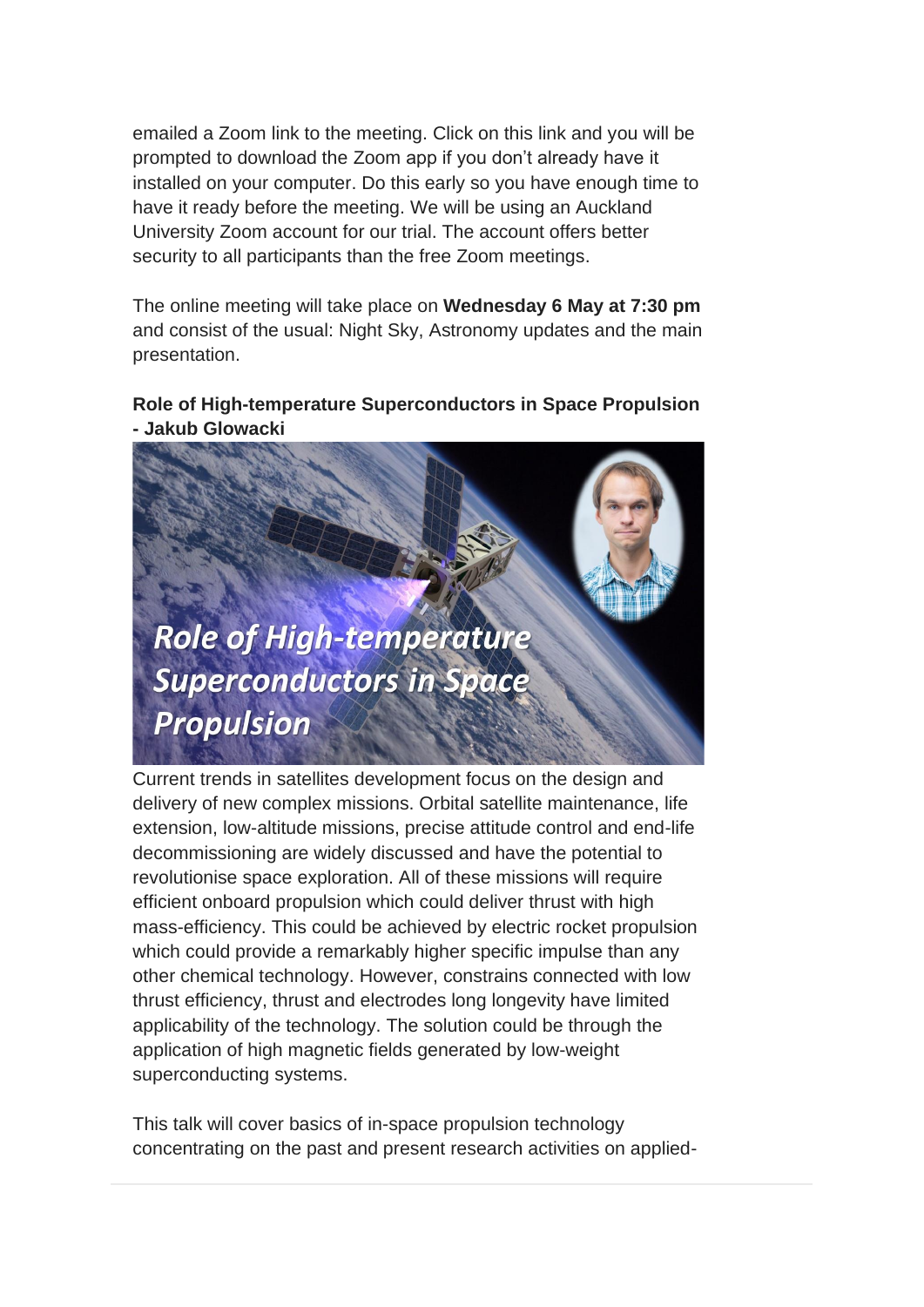field magnetoplasmadynamic thrusters. It will also address a question if recent progress in high-temperature superconductivity and miniatursiation of cryogenic technology could be a game-changer for plasma-based propulsion systems.

Jakub Glowacki is an aerospace engineer specialised in aircraft and space propulsion. He received his MS in 2010 from Warsaw University of Technology (Poland) in Mechanical Engineering and from the University of Warsaw in Astronomy. In 2016 he graduated from Politecnico di Milano (Italy) with a PhD for design and analysis of vortex hybrid rocket engines. After moving to New Zealand in 2018, he joined Robinson Research Institute as a Research Engineer working on the development of space propulsion systems as well as a new generation of highly efficient electric aircraft motor based on HTS technology.

His areas of expertise are rocket propulsion model-based design and optimisation. He worked on heat and mass transfer modelling, multistage chemical kinetic turbulent flows, and structural analysis of aerospace components.

Jakub is Research Engineer based at the Robinson Research Institute, Victoria University of Wellington.

# <span id="page-2-0"></span>**2. EVENTS**

All WAS events will remain suspended under OVID-19 Alert Level 3.

Please keep an eye on the WAS website [www.was.org.nz](http://www.was.org.nz/) and our Facebook page [Wellington Astronomical Society](http://www.facebook.com/WellingtonAstronomicalSociety/) for updates. Any questions, suggestions, or for further information please email [president@was.org.nz.](mailto:president@was.org.nz)

# <span id="page-2-1"></span>**3. SOCIETY NEWS**

**WAS survey**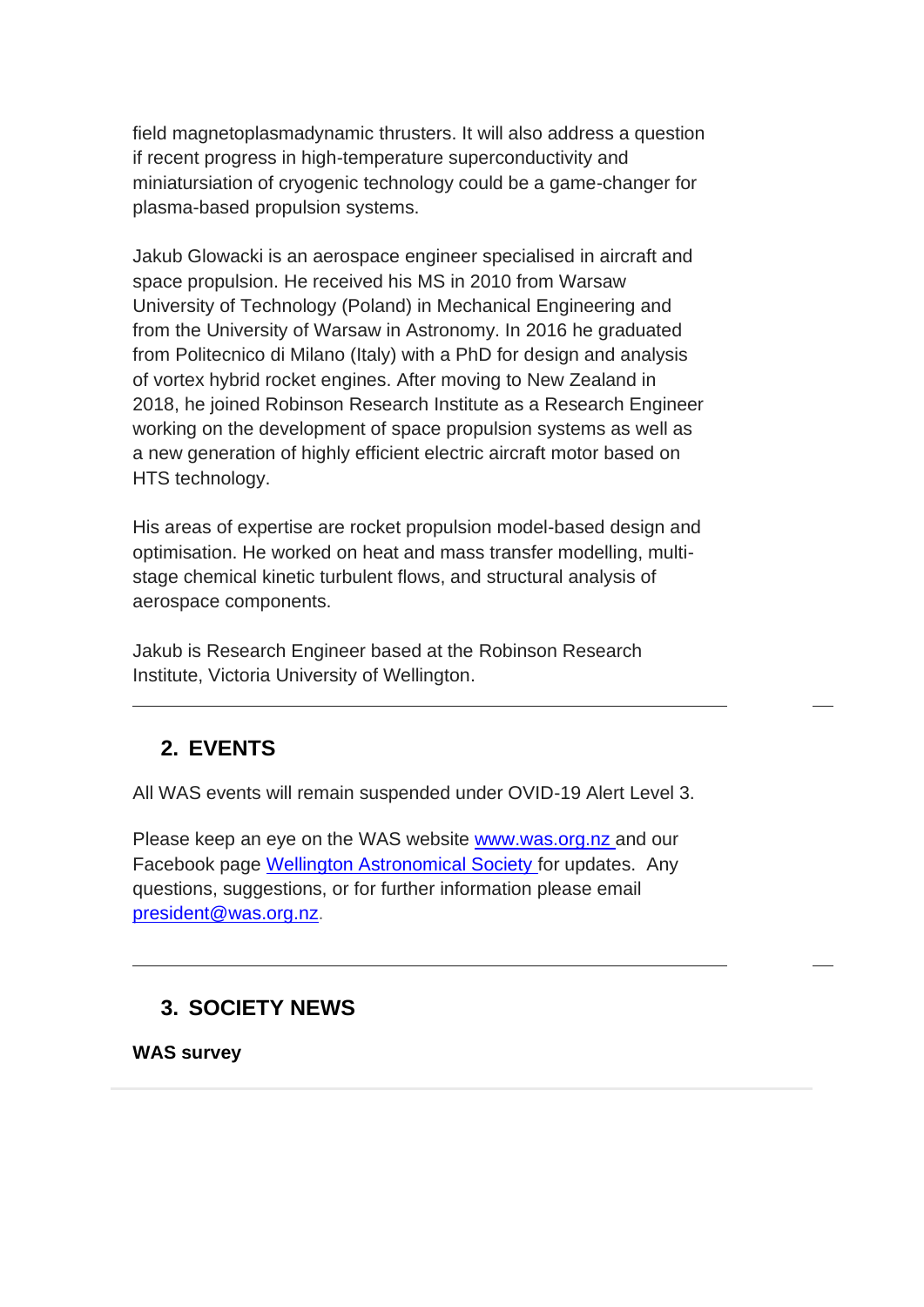

To learn a little more about our members, and those with an interest in astronomy in Wellington, we have created a short survey we'd like you to complete. It asks about your interests in astronomy, your feedback on WAS events and how we can improve what we put on offer for you. It won't take any more than three minutes to complete the survey.

**We really value our members and your feedback so please do complete the survey if you can**. You can find it here: <https://www.surveymonkey.com/r/R3WSSNM>

Feel free to forward the survey to any other astronomy enthusiasts you know.

#### **WAS RAG**

Due to COVID-19 restrictions, the WAS research group (WAS-RAG) is suspending their monthly meetings until further notice. WAS-RAG may arrange a virtual meeting, if and when so desired or considered useful. Physical WAS-RAG meetings at the preferred venue will remain suspended until further noticeons. However, members should pencil in the usual time of 5.30 pm on 13 May 2020 (second Wednesday of the month) for a potential virtual meeting. Well ahead of time, there will be an announcement with further details via our WAG-RAG mailing list. In the meantime, please use the mailing list to correspond within the group and keep staying safe in your respective bubbles. The group will keep contact via the WAS-RAG mailing list. Roland can be reached on [roland@cno.org.nz](mailto:roland@cno.org.nz) in the meantime.

#### **WAS meeting presentations on Video**

If you were unable to attend any of the Society meetings but are interested in watching our brilliant speakers deliver their presentations, you can find them online at [https://www.was.org.nz/2019-meeting-presentations/.](https://www.was.org.nz/2019-meeting-presentations/) To access the videos, you will need the password: *WASvideo*.

#### **WAS newsletters**

Similarly, if you are interested in accessing WAS newsletters, going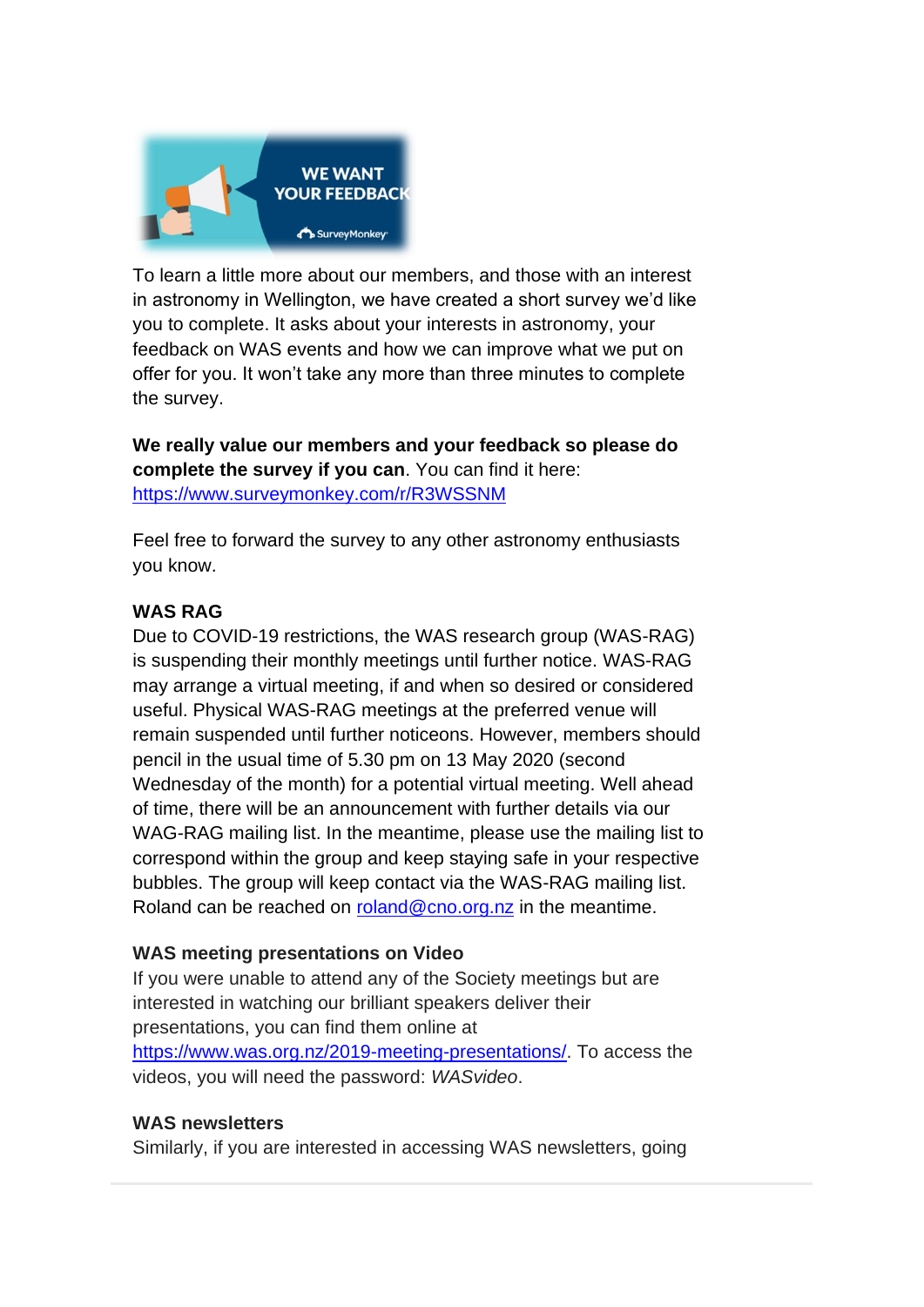all the way back to 2007, you can find them on the following link: [https://www.was.org.nz/was-monthly-newsletters/.](https://www.was.org.nz/was-monthly-newsletters/) The newsletters are accessible for anyone that is interested in reading them.

The WAS newsletters will continue to be sent to members every month during the COVID-19 situation.

#### **Keeping busy during Alert Levels 4 and 3 with Science**

#### **How to Fight Microscopic Beasts: The Grand Experiment**

A new online citizen science project created in collaboration between our very own WAS Secretary, Matt Boucher, and a lecturer from Victoria University Wellington. Kids of any age can conduct simple experiments at home to learn about how germs spread and the importance of hand washing and cleaning surfaces by spreading glitter and growing mould on bread. A great opportunity to have students collaborate together on a big project NZ-wide.

This project can be completed in conjunction with the related course, or as a stand-alone project.

Check out this link for more information: <https://www.anecdata.org/projects/view/718>

#### **Microscopic Beasts and How to Fight Them: The Course**

Our talented Matt has also developed a free self-paced course about microbes and disease for kids in Years 5-10. This is his attempt to help kids to scientifically understand what is going on around the pandemic. It is a 5-week programme that includes lessons, videos, games and activities. Already 300 students from 30+ schools around NZ have begun the course! Check it out here: [Https://mattscience.thinkific.com](https://mattscience.thinkific.com/)

#### **The Trouble with Cats!!**

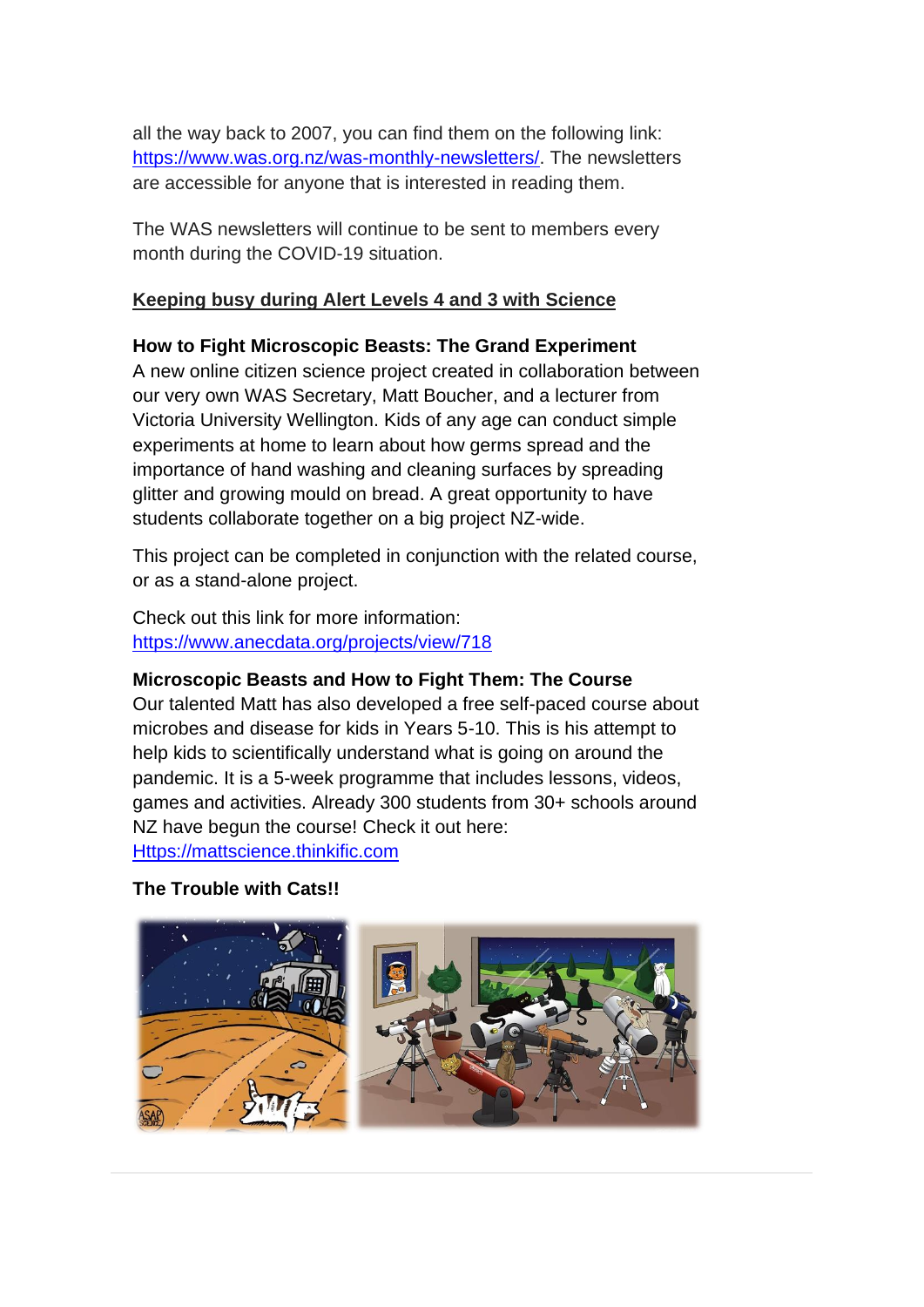# <span id="page-5-0"></span>**4. ASTRONOMY NEWS**

#### **COVID-19 and Astronomy**



Though "one of the few bonuses of the COVID-19 pandemic is that air pollution is way down and clouds created by plane contrails are almost gone", there are various issues astronomers across the world are having to content with.

Regular maintenance is required for robotic observatories and remote observations; however, COVID-19 restrictions means that these are not possible in the same way as before, therefore, "gradually halting even the most automated facilities". Conferences and meetings are also affected but virtual meetings have been enabling new ways to connect.

Read more about it here: [https://www.forbes.com/sites/brucedorminey/2020/04/26/how-covid-](https://www.forbes.com/sites/brucedorminey/2020/04/26/how-covid-19-is-changing-big-time-astronomy/#106bf90b1eaf)[19-is-changing-big-time-astronomy/#106bf90b1eaf](https://www.forbes.com/sites/brucedorminey/2020/04/26/how-covid-19-is-changing-big-time-astronomy/#106bf90b1eaf)



**Closure of telescopes due to COVID-19**

Over 100 of Earth's largest telescopes have had to close as a result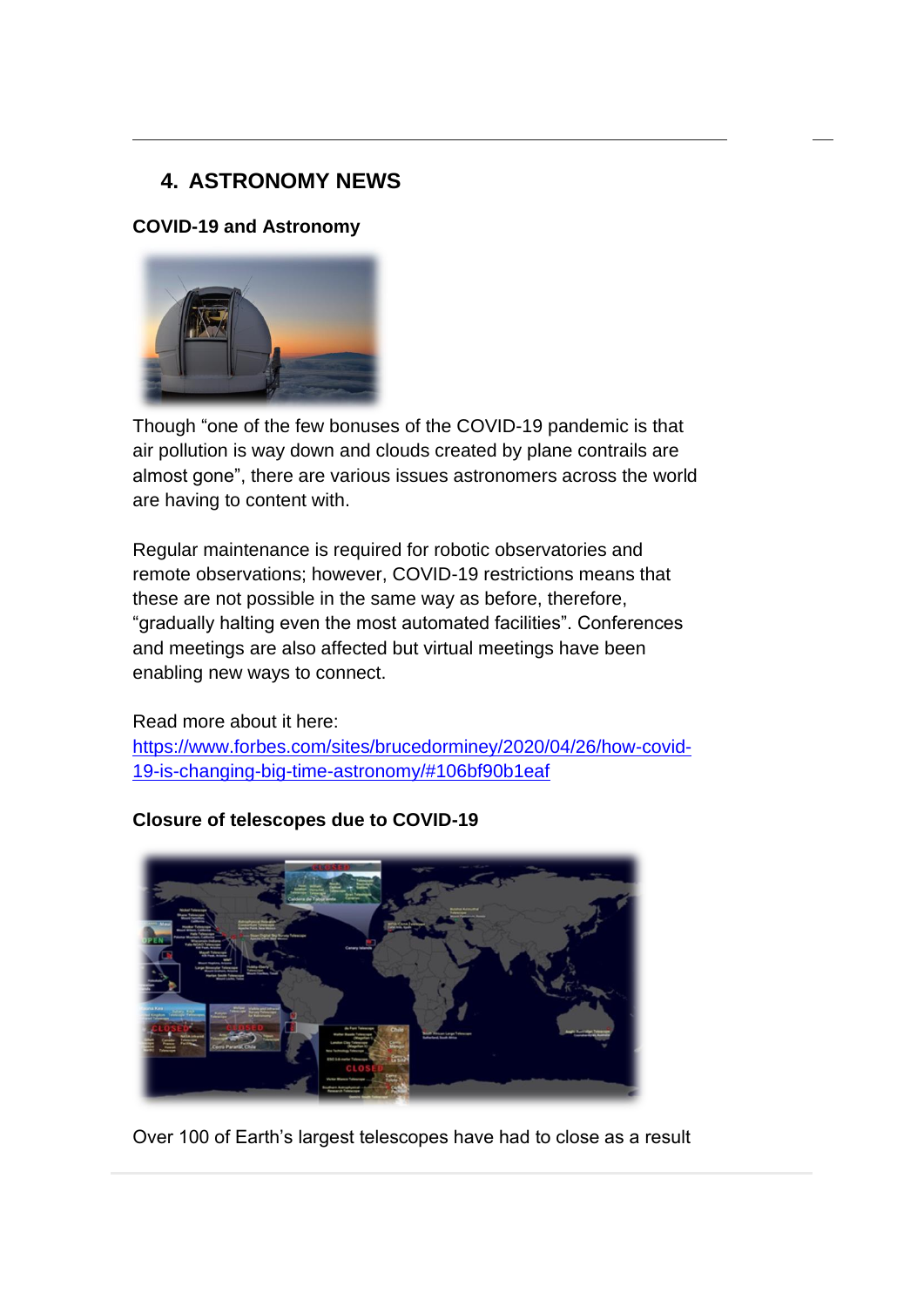of the global pandemic, which is causing astronomers to be concerned about the long-term impacts on astronomy.

Read more about this here: [https://astronomy.com/news/2020/04/covid-19-forces-earths-largest](https://astronomy.com/news/2020/04/covid-19-forces-earths-largest-telescopes-to-close)[telescopes-to-close](https://astronomy.com/news/2020/04/covid-19-forces-earths-largest-telescopes-to-close)

#### **The 'weird' clouds of Venus**



Venus' clouds circle at incredible speeds where its upper atmosphere goes around the world every four Earth days, though a day on Venus lasts 243 days. This phenomenon is called 'super-rotation'.

There are mysterious dark patches, called 'unknown absorbers' in Venusian clouds, which soak up large amounts of UV solar radiation. These patches may be driving weather patterns in ways that are hard to explain.

To read more on this, visit: <https://astronomy.com/news/2020/04/why-are-venus-clouds-so-weird>

# <span id="page-6-0"></span>**5. NIGHT SKY FOR MAY 2020**

The [Night Sky for May 2020](https://drive.google.com/open?id=1PYJmIAeJi-HLbPs-Jq1vp9BQ7MMvp4lO) courtesy of the University of Canterbury.

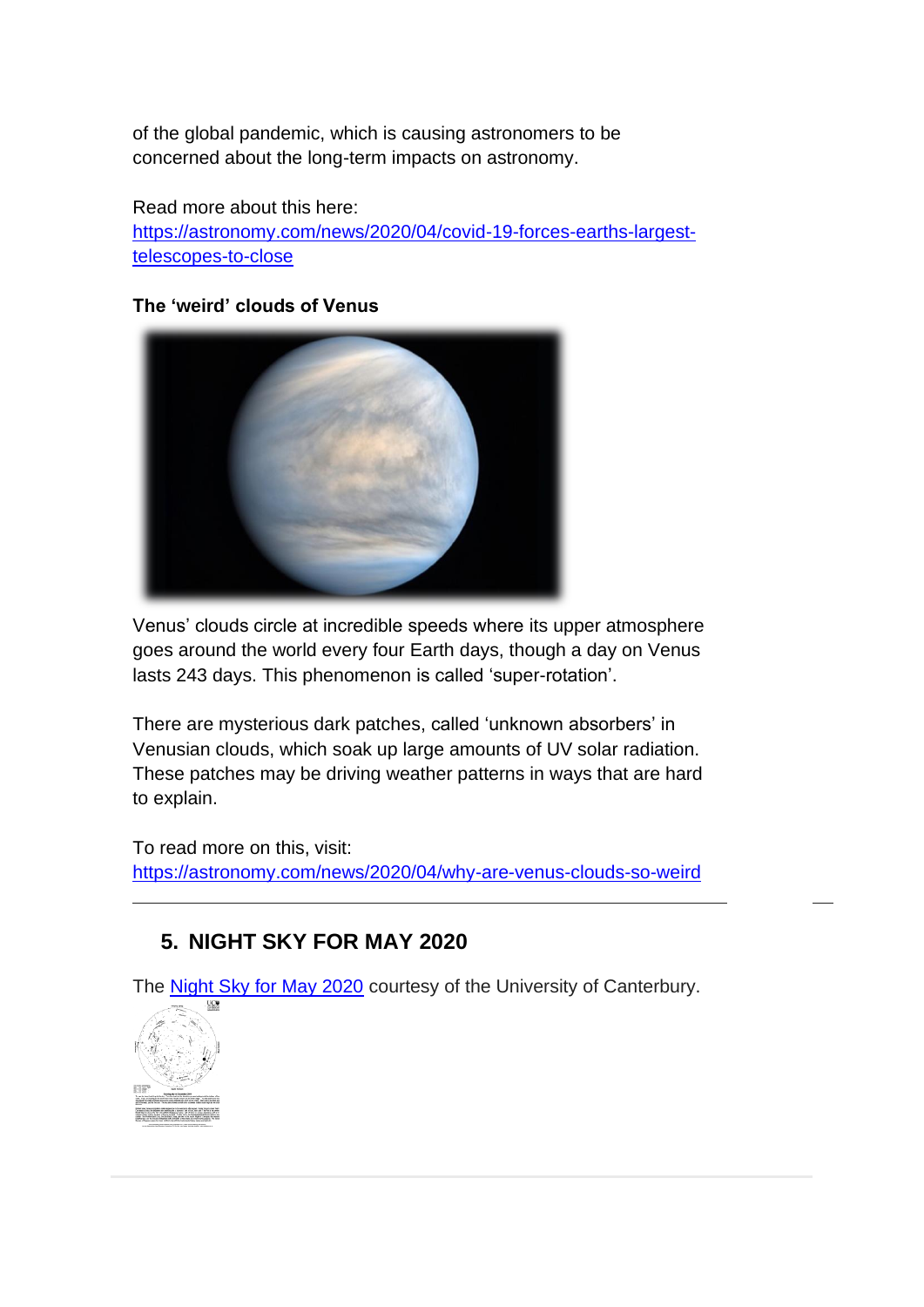#### **Planets, Comet and Meteor Shower in Early May**

If you are willing to get up early  $(4 - 5$  am) in the next few days, you are in for a treat. Not only do we have Jupiter, Saturn and Mars high in the sky but Comet C/2020 F8 (SWAN) has recently become a naked-eye comet (mag +5.5) visible in the East. It is apparently becoming brighter but also closer to the horizon each day and it will not be long before it will be lost in the sunlight of the approaching dawn. The Eta Aquariids peak on the morning of the 5 May. The Zenith Hourly rate is around 50/hour.



*Chart showing the position of the planets, C/2020 F8, and Eta Aquariids.*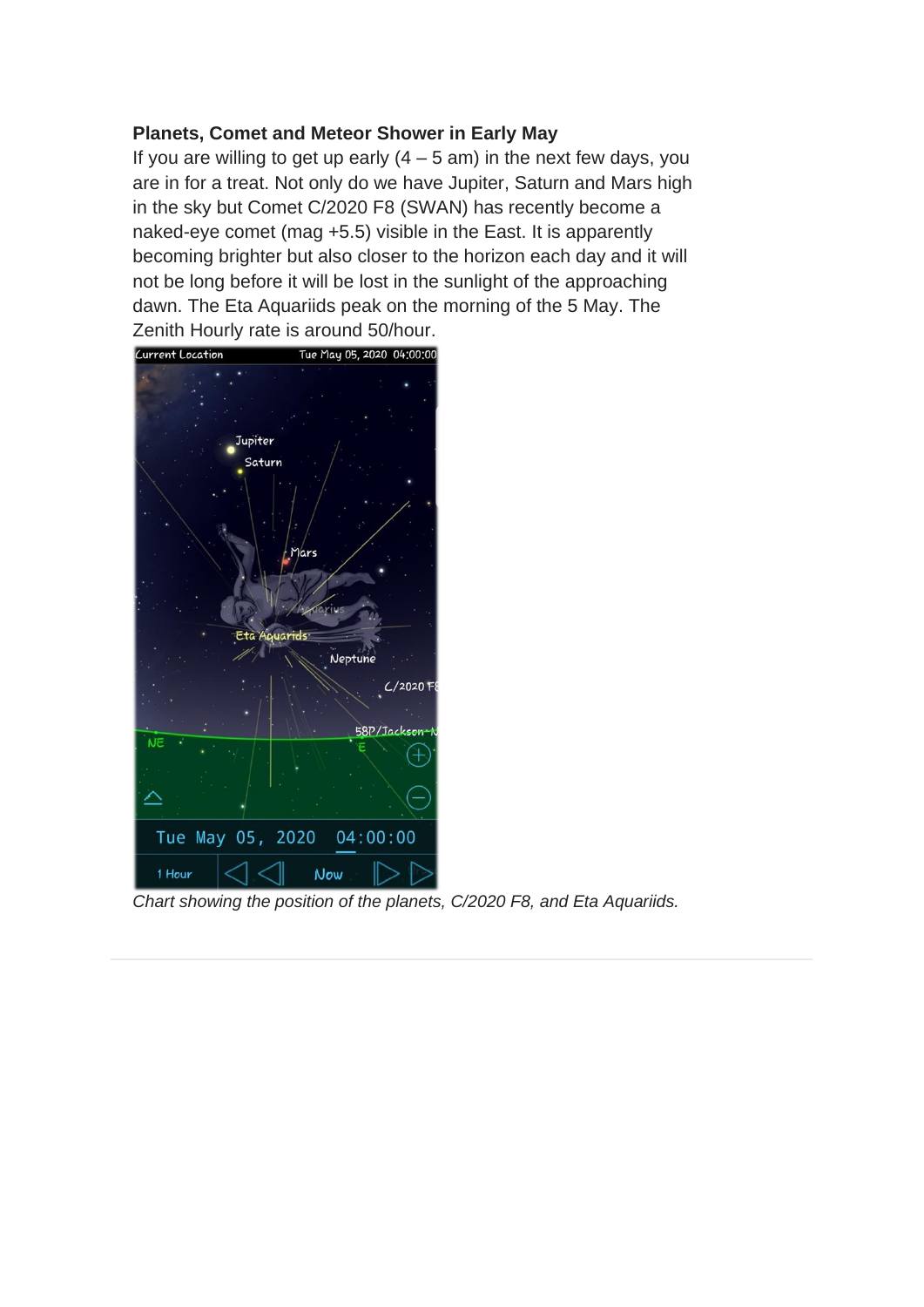

*Comet C/2020 F8 (SWAN)*

## **NASA Night Sky Notes May 2020**



The Night Sky Network program supports astronomy clubs across the USA dedicated to astronomy outreach. Visit [nightsky.jpl.nasa.gov](https://nightsky.jpl.nasa.gov/) to find local clubs, events, and more!

## **Become a Citizen Scientist with NASA! – David Prosper**

Ever want to mix in some science with your stargazing, but not sure where to start? NASA hosts a galaxy of citizen science programs that you can join! You'll find programs perfect for dedicated astronomers and novices alike, from reporting aurora, creating amazing images from real NASA data, searching for asteroids, and scouring data from NASA missions from the comfort of your home. If you can't get to your favorite stargazing spot, then NASA's suite of citizen science programs may be just the thing for you.

Jupiter shines brightly in the early morning sky. If you'd rather catch up on sleep, or if your local weather isn't cooperating, all you need is a space telescope - preferably one in orbit around Jupiter! Download raw images straight from the Juno mission, and even process and submit your favorites, on the **JunoCam** website! You may have seen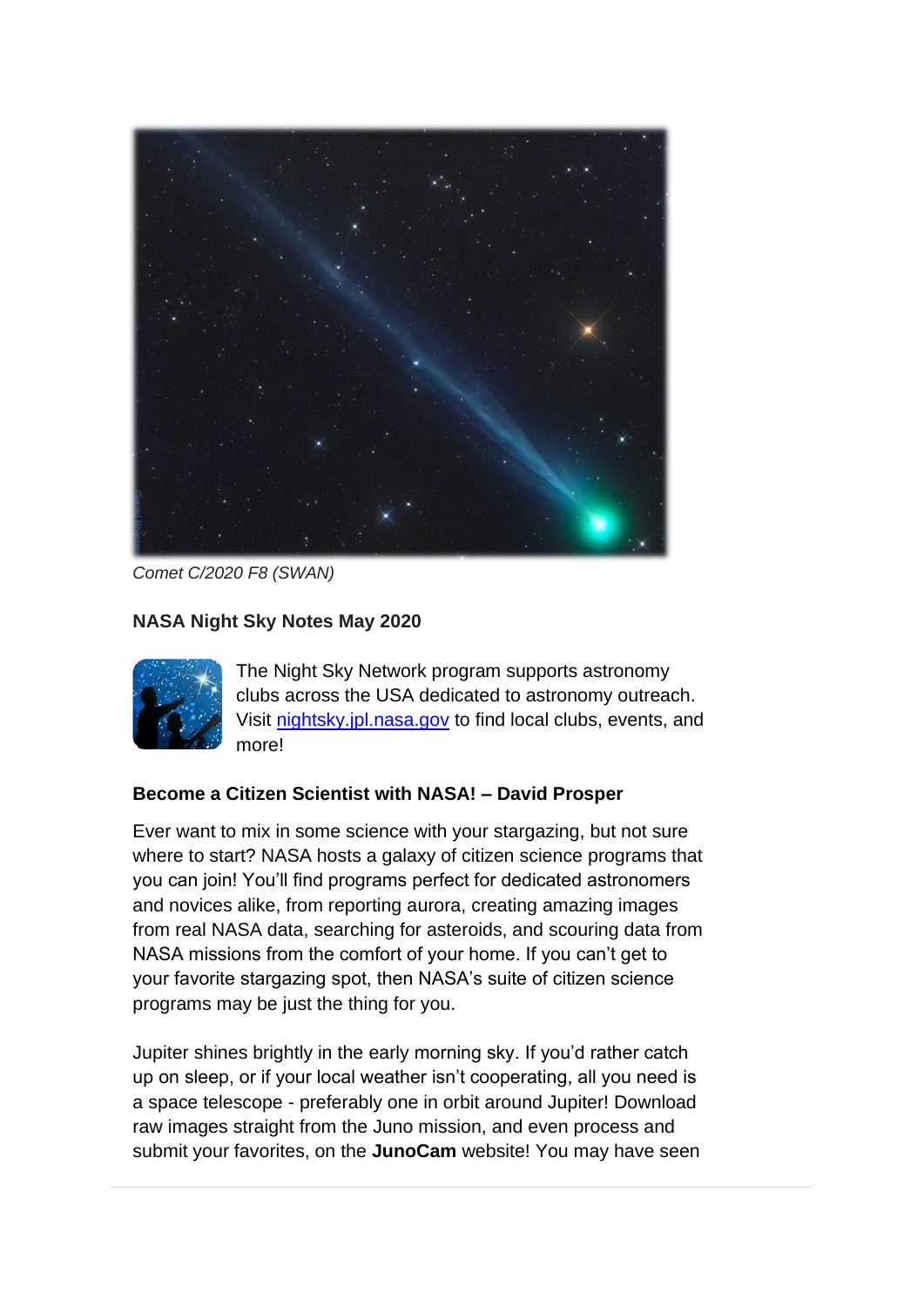some incredible images from Juno in the news, but did you know that these images were created by enthusiasts like yourself? Go to their website and download some sample images to start your image processing journey. Who knows where it will take you? Get started a[t](https://www.missionjuno.swri.edu/junocam) <bit.ly/nasajunocam>



*GREAT SOUTHERN JUPITER: Incredible image of Jupiter, submitted to the JunoCam site by Kevin M. Gill. Full Credits : NASA/JPL-Caltech/SwRI/MSSS/Kevin M. Gill*

Interested in hunting for asteroids? Want to collaborate with a team to find them?? The **International Astronomical Search Collaboration** program matches potential asteroid hunters together into teams throughout the year to help each other dig into astronomical data in order to spot dim objects moving in between photos. If your team discovers a potential asteroid that is later confirmed, you may even get a chance to name it! Join or build a team and search for asteroids at *iasc.cosmosearch.org* 

Want to help discover planets around other star systems? NASA's TESS mission is orbiting the Earth right now and scanning the sky for planets around other stars. It's accumulating a giant horde of data, and NASA scientists need your help to sift through it all to find other worlds! You can join **Planet Hunters TESS** at[:](https://www.zooniverse.org/projects/nora-dot-eisner/planet-hunters-tess) planethunters.org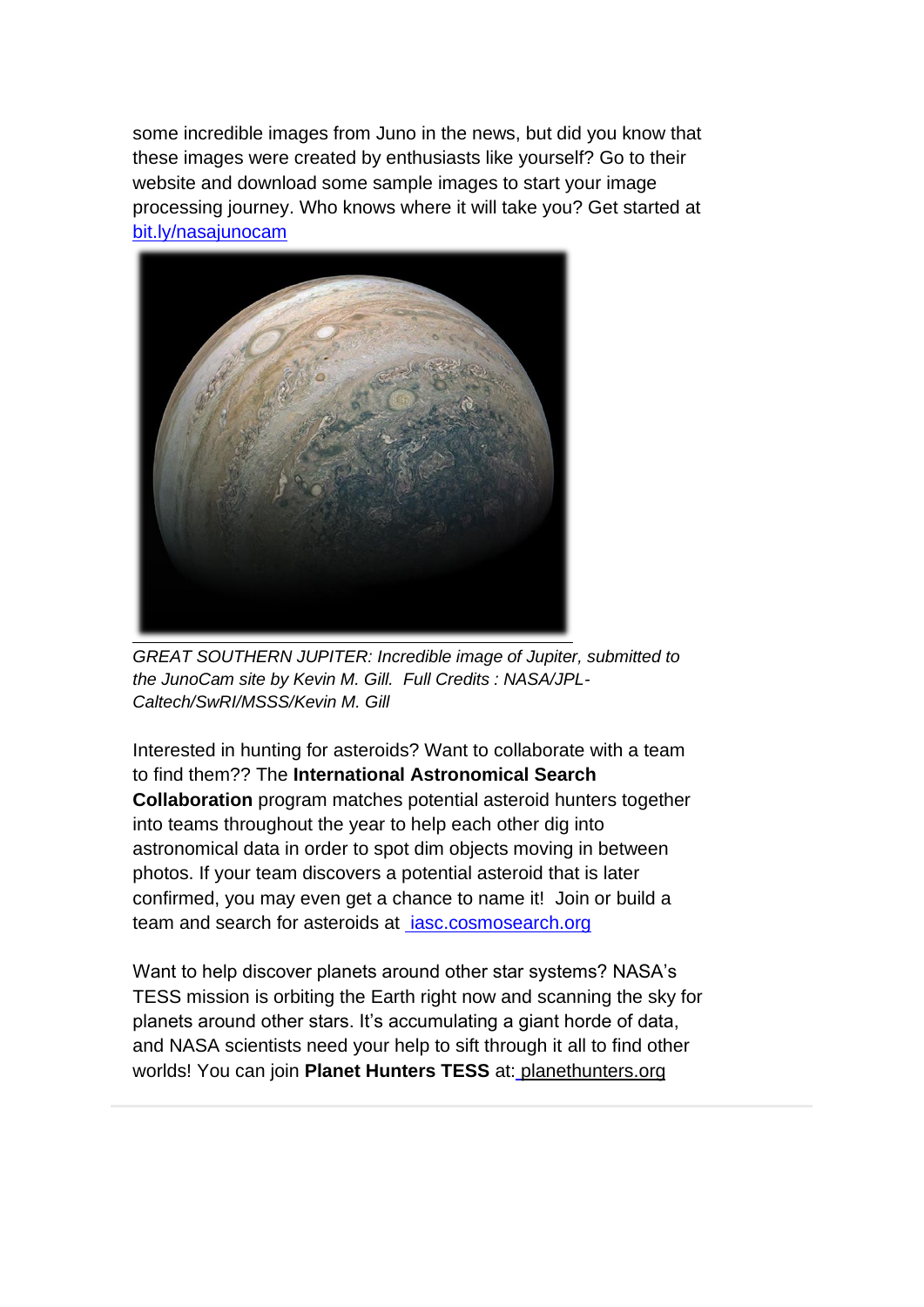

*Light curve of a binary star system containing a pulsating (variable) star, as spotted on Planet Hunters TESS by user mhuten and featured by project scientist Nora Eisner as a "Light Curve of the Week." Credit: Planet Hunters TESS/NASA/mhuten/Nora Eisner*

Intrigued by these opportunities? These are just a few of the many ways to participate in NASA citizen science, including observing your local environment with the GLOBE program, reporting aurora with Aurorasaurus, measuring snowpack levels, training software for Mars missions – even counting penguins! Discover more opportunities a[t](https://science.nasa.gov/citizenscience) [science.nasa.gov/citizenscience](https://science.nasa.gov/citizenscience) and join the NASA citizen science Facebook group at [facebook.com/groups/Sciencing/](https://www.facebook.com/groups/Sciencing/) And of course, visit [nasa.gov](https://www.nasa.gov/) to find the latest discoveries from all the research teams at NASA!

## **NASA Night Sky Network - [NSN Webinar: Lunar Landing Sites,](https://www.youtube.com/watch?v=zJDikgEgNi8&feature=em-lbcastemail)  [Past and Future!](https://www.youtube.com/watch?v=zJDikgEgNi8&feature=em-lbcastemail)**



# <span id="page-10-0"></span>**6. CONTACTS**

The following members were elected to Council at the November 2019 AGM: